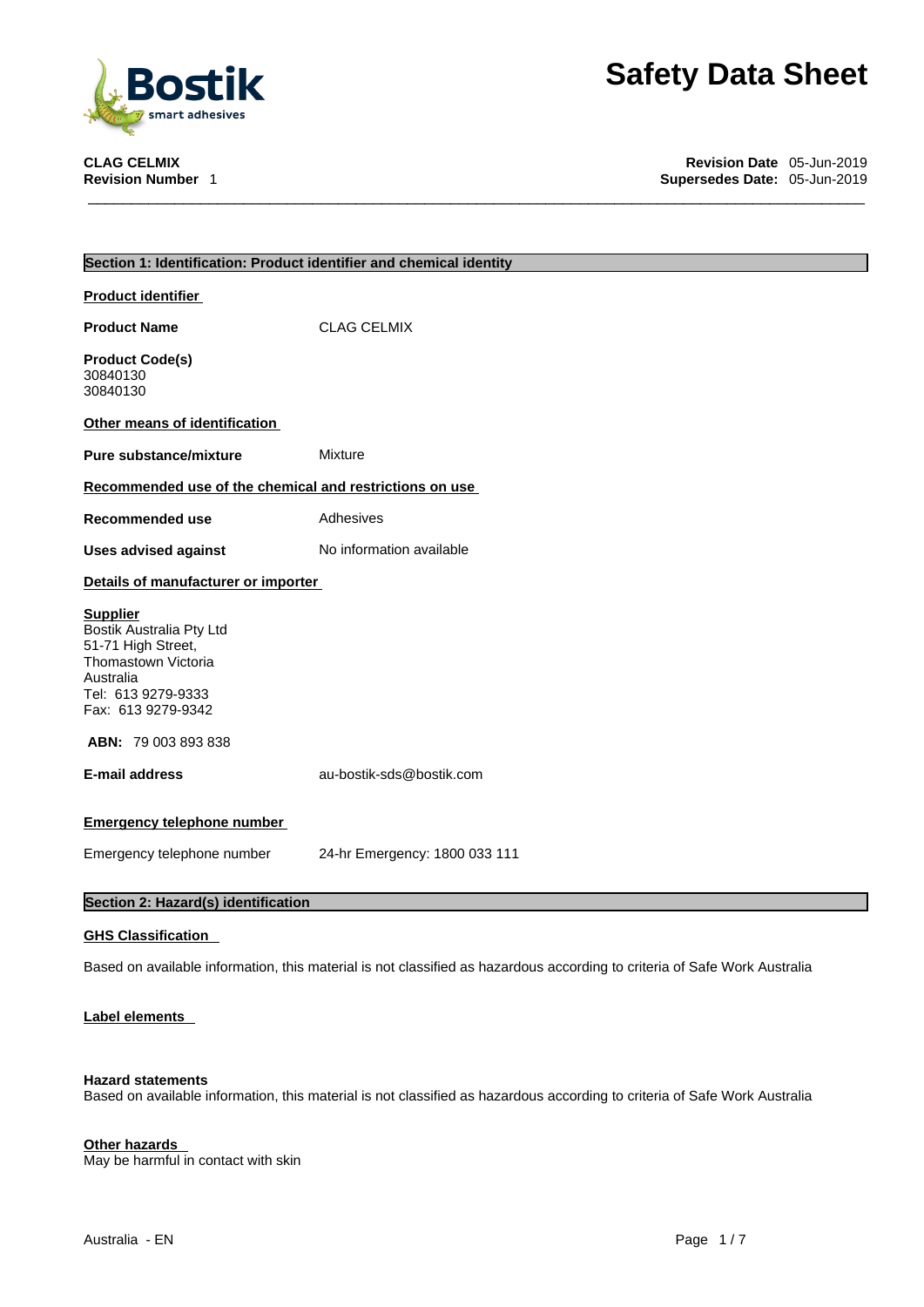## **Standard for Uniform Scheduling of Medicines and Poisons (SUSMP)** No poisons schedule number allocated

## **Section 3: Composition and information on ingredients, in accordance with Schedule 8**

## **Substance**

Not applicable

**Section 4: First aid measures**

## **Mixture**

| Chemical<br>name               | $\mathbf{v}$<br>`No.<br>n. | Weight-% |
|--------------------------------|----------------------------|----------|
| Non-hazardous<br>: inaredients | oprietary،                 | Balance  |

| Section 4: First ald measures                                                                                                                 |                                                                                                                         |  |  |  |
|-----------------------------------------------------------------------------------------------------------------------------------------------|-------------------------------------------------------------------------------------------------------------------------|--|--|--|
| <b>Emergency telephone number</b><br>Poisons Information Center, Australia: 13 11 26<br>Poisons Information Center, New Zealand: 0800 764 766 |                                                                                                                         |  |  |  |
| <b>FIRST AID</b>                                                                                                                              |                                                                                                                         |  |  |  |
| <b>Inhalation</b>                                                                                                                             | Remove to fresh air.                                                                                                    |  |  |  |
| Eye contact                                                                                                                                   | Rinse thoroughly with plenty of water for at least 15 minutes, lifting lower and upper<br>eyelids. Consult a physician. |  |  |  |
| <b>Skin contact</b>                                                                                                                           | Wash skin with soap and water.                                                                                          |  |  |  |
| Ingestion                                                                                                                                     | Clean mouth with water and drink afterwards plenty of water.                                                            |  |  |  |
| Most important symptoms and effects, both acute and delayed                                                                                   |                                                                                                                         |  |  |  |
| <b>Symptoms</b>                                                                                                                               | No information available.                                                                                               |  |  |  |
|                                                                                                                                               | Indication of any immediate medical attention and special treatment needed                                              |  |  |  |
| Note to physicians                                                                                                                            | Treat symptomatically.                                                                                                  |  |  |  |
|                                                                                                                                               |                                                                                                                         |  |  |  |
| <b>Section 5: Firefighting measures</b>                                                                                                       |                                                                                                                         |  |  |  |
| Suitable extinguishing media                                                                                                                  |                                                                                                                         |  |  |  |
| Suitable extinguishing media                                                                                                                  | Water spray or fog is preferred; if water not available use dry chemical, CO2 or regular                                |  |  |  |

**Unsuitable extinguishing media** No information available.

foam.

**Specific hazards arising from the chemical**

**Specific hazards arising from the** Combustible material. **chemical**

**Hazardous Combustion Products** Carbon oxides.

## **Special protective actions for fire-fighters**

**Special protective equipment for fire-fighters** Firefighters should wear self-contained breathing apparatus and full firefighting turnout gear. Use personal protection equipment.

**Section 6: Accidental release measures**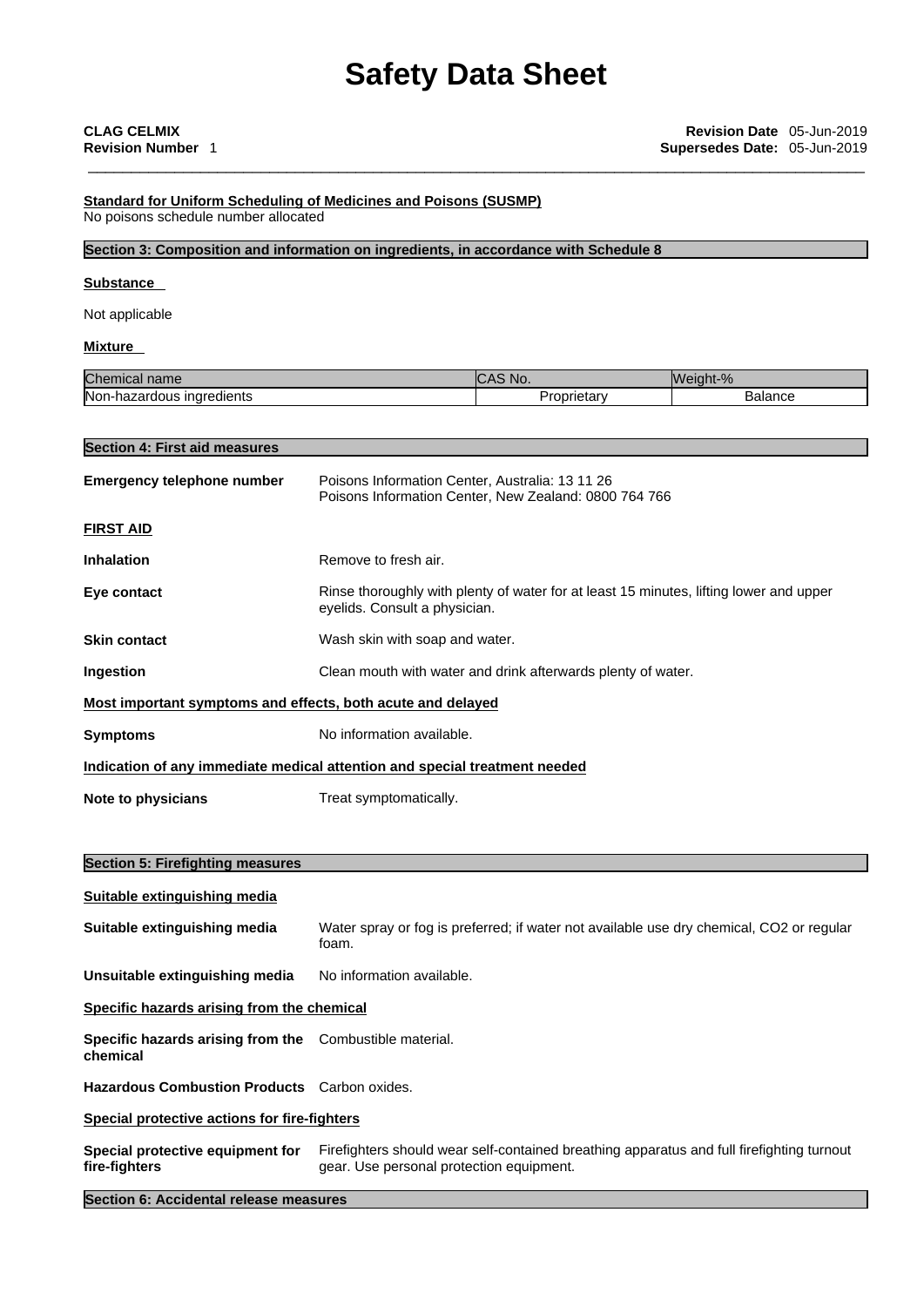| <b>Personal precautions</b><br>Ensure adequate ventilation.<br>Use personal protection recommended in Section 8.<br>For emergency responders<br><b>Environmental precautions</b><br>See Section 12 for additional Ecological Information.<br><b>Environmental precautions</b><br>Methods and material for containment and cleaning up<br>Prevent further leakage or spillage if safe to do so.<br><b>Methods for containment</b><br>Pick up and transfer to properly labeled containers.<br>Methods for cleaning up<br><b>Precautions to prevent secondary hazards</b><br>Prevention of secondary hazards Clean contaminated objects and areas thoroughly observing environmental regulations.<br>Section 7: Handling and storage, including how the chemical may be safely used<br><b>Precautions for safe handling</b><br>Handle in accordance with good industrial hygiene and safety practice.<br>Advice on safe handling<br>Conditions for safe storage, including any incompatibilities<br>Keep containers tightly closed in a dry, cool and well-ventilated place.<br><b>Storage Conditions</b><br>Incompatible materials<br>Oxidizing agent.<br>Section 8: Exposure controls and personal protection<br><b>Control parameters</b><br>This product, as supplied, does not contain any hazardous materials with occupational<br><b>Exposure Limits</b><br>exposure limits established by the region specific regulatory bodies.<br>Appropriate engineering controls<br><b>Engineering controls</b><br><b>Showers</b><br>Eyewash stations<br>Ventilation systems.<br>Individual protection measures, such as personal protective equipment<br>Avoid contact with eyes.<br><b>Eye/face protection</b><br>No special protective equipment required.<br>Skin and body protection<br><b>Respiratory protection</b><br>No protective equipment is needed under normal use conditions. If exposure limits are<br>exceeded or irritation is experienced, ventilation and evacuation may be required.<br>No information available.<br><b>Environmental exposure controls</b><br>Section 9: Physical and chemical properties |  | <b>Personal precautions, protective equipment and emergency procedures</b> |  |  |  |
|--------------------------------------------------------------------------------------------------------------------------------------------------------------------------------------------------------------------------------------------------------------------------------------------------------------------------------------------------------------------------------------------------------------------------------------------------------------------------------------------------------------------------------------------------------------------------------------------------------------------------------------------------------------------------------------------------------------------------------------------------------------------------------------------------------------------------------------------------------------------------------------------------------------------------------------------------------------------------------------------------------------------------------------------------------------------------------------------------------------------------------------------------------------------------------------------------------------------------------------------------------------------------------------------------------------------------------------------------------------------------------------------------------------------------------------------------------------------------------------------------------------------------------------------------------------------------------------------------------------------------------------------------------------------------------------------------------------------------------------------------------------------------------------------------------------------------------------------------------------------------------------------------------------------------------------------------------------------------------------------------------------------------------------------------------------------------------------------------------------------------|--|----------------------------------------------------------------------------|--|--|--|
|                                                                                                                                                                                                                                                                                                                                                                                                                                                                                                                                                                                                                                                                                                                                                                                                                                                                                                                                                                                                                                                                                                                                                                                                                                                                                                                                                                                                                                                                                                                                                                                                                                                                                                                                                                                                                                                                                                                                                                                                                                                                                                                          |  |                                                                            |  |  |  |
|                                                                                                                                                                                                                                                                                                                                                                                                                                                                                                                                                                                                                                                                                                                                                                                                                                                                                                                                                                                                                                                                                                                                                                                                                                                                                                                                                                                                                                                                                                                                                                                                                                                                                                                                                                                                                                                                                                                                                                                                                                                                                                                          |  |                                                                            |  |  |  |
|                                                                                                                                                                                                                                                                                                                                                                                                                                                                                                                                                                                                                                                                                                                                                                                                                                                                                                                                                                                                                                                                                                                                                                                                                                                                                                                                                                                                                                                                                                                                                                                                                                                                                                                                                                                                                                                                                                                                                                                                                                                                                                                          |  |                                                                            |  |  |  |
|                                                                                                                                                                                                                                                                                                                                                                                                                                                                                                                                                                                                                                                                                                                                                                                                                                                                                                                                                                                                                                                                                                                                                                                                                                                                                                                                                                                                                                                                                                                                                                                                                                                                                                                                                                                                                                                                                                                                                                                                                                                                                                                          |  |                                                                            |  |  |  |
|                                                                                                                                                                                                                                                                                                                                                                                                                                                                                                                                                                                                                                                                                                                                                                                                                                                                                                                                                                                                                                                                                                                                                                                                                                                                                                                                                                                                                                                                                                                                                                                                                                                                                                                                                                                                                                                                                                                                                                                                                                                                                                                          |  |                                                                            |  |  |  |
|                                                                                                                                                                                                                                                                                                                                                                                                                                                                                                                                                                                                                                                                                                                                                                                                                                                                                                                                                                                                                                                                                                                                                                                                                                                                                                                                                                                                                                                                                                                                                                                                                                                                                                                                                                                                                                                                                                                                                                                                                                                                                                                          |  |                                                                            |  |  |  |
|                                                                                                                                                                                                                                                                                                                                                                                                                                                                                                                                                                                                                                                                                                                                                                                                                                                                                                                                                                                                                                                                                                                                                                                                                                                                                                                                                                                                                                                                                                                                                                                                                                                                                                                                                                                                                                                                                                                                                                                                                                                                                                                          |  |                                                                            |  |  |  |
|                                                                                                                                                                                                                                                                                                                                                                                                                                                                                                                                                                                                                                                                                                                                                                                                                                                                                                                                                                                                                                                                                                                                                                                                                                                                                                                                                                                                                                                                                                                                                                                                                                                                                                                                                                                                                                                                                                                                                                                                                                                                                                                          |  |                                                                            |  |  |  |
|                                                                                                                                                                                                                                                                                                                                                                                                                                                                                                                                                                                                                                                                                                                                                                                                                                                                                                                                                                                                                                                                                                                                                                                                                                                                                                                                                                                                                                                                                                                                                                                                                                                                                                                                                                                                                                                                                                                                                                                                                                                                                                                          |  |                                                                            |  |  |  |
|                                                                                                                                                                                                                                                                                                                                                                                                                                                                                                                                                                                                                                                                                                                                                                                                                                                                                                                                                                                                                                                                                                                                                                                                                                                                                                                                                                                                                                                                                                                                                                                                                                                                                                                                                                                                                                                                                                                                                                                                                                                                                                                          |  |                                                                            |  |  |  |
|                                                                                                                                                                                                                                                                                                                                                                                                                                                                                                                                                                                                                                                                                                                                                                                                                                                                                                                                                                                                                                                                                                                                                                                                                                                                                                                                                                                                                                                                                                                                                                                                                                                                                                                                                                                                                                                                                                                                                                                                                                                                                                                          |  |                                                                            |  |  |  |
|                                                                                                                                                                                                                                                                                                                                                                                                                                                                                                                                                                                                                                                                                                                                                                                                                                                                                                                                                                                                                                                                                                                                                                                                                                                                                                                                                                                                                                                                                                                                                                                                                                                                                                                                                                                                                                                                                                                                                                                                                                                                                                                          |  |                                                                            |  |  |  |
|                                                                                                                                                                                                                                                                                                                                                                                                                                                                                                                                                                                                                                                                                                                                                                                                                                                                                                                                                                                                                                                                                                                                                                                                                                                                                                                                                                                                                                                                                                                                                                                                                                                                                                                                                                                                                                                                                                                                                                                                                                                                                                                          |  |                                                                            |  |  |  |
|                                                                                                                                                                                                                                                                                                                                                                                                                                                                                                                                                                                                                                                                                                                                                                                                                                                                                                                                                                                                                                                                                                                                                                                                                                                                                                                                                                                                                                                                                                                                                                                                                                                                                                                                                                                                                                                                                                                                                                                                                                                                                                                          |  |                                                                            |  |  |  |
|                                                                                                                                                                                                                                                                                                                                                                                                                                                                                                                                                                                                                                                                                                                                                                                                                                                                                                                                                                                                                                                                                                                                                                                                                                                                                                                                                                                                                                                                                                                                                                                                                                                                                                                                                                                                                                                                                                                                                                                                                                                                                                                          |  |                                                                            |  |  |  |
|                                                                                                                                                                                                                                                                                                                                                                                                                                                                                                                                                                                                                                                                                                                                                                                                                                                                                                                                                                                                                                                                                                                                                                                                                                                                                                                                                                                                                                                                                                                                                                                                                                                                                                                                                                                                                                                                                                                                                                                                                                                                                                                          |  |                                                                            |  |  |  |
|                                                                                                                                                                                                                                                                                                                                                                                                                                                                                                                                                                                                                                                                                                                                                                                                                                                                                                                                                                                                                                                                                                                                                                                                                                                                                                                                                                                                                                                                                                                                                                                                                                                                                                                                                                                                                                                                                                                                                                                                                                                                                                                          |  |                                                                            |  |  |  |
|                                                                                                                                                                                                                                                                                                                                                                                                                                                                                                                                                                                                                                                                                                                                                                                                                                                                                                                                                                                                                                                                                                                                                                                                                                                                                                                                                                                                                                                                                                                                                                                                                                                                                                                                                                                                                                                                                                                                                                                                                                                                                                                          |  |                                                                            |  |  |  |
|                                                                                                                                                                                                                                                                                                                                                                                                                                                                                                                                                                                                                                                                                                                                                                                                                                                                                                                                                                                                                                                                                                                                                                                                                                                                                                                                                                                                                                                                                                                                                                                                                                                                                                                                                                                                                                                                                                                                                                                                                                                                                                                          |  |                                                                            |  |  |  |
|                                                                                                                                                                                                                                                                                                                                                                                                                                                                                                                                                                                                                                                                                                                                                                                                                                                                                                                                                                                                                                                                                                                                                                                                                                                                                                                                                                                                                                                                                                                                                                                                                                                                                                                                                                                                                                                                                                                                                                                                                                                                                                                          |  |                                                                            |  |  |  |
|                                                                                                                                                                                                                                                                                                                                                                                                                                                                                                                                                                                                                                                                                                                                                                                                                                                                                                                                                                                                                                                                                                                                                                                                                                                                                                                                                                                                                                                                                                                                                                                                                                                                                                                                                                                                                                                                                                                                                                                                                                                                                                                          |  |                                                                            |  |  |  |
|                                                                                                                                                                                                                                                                                                                                                                                                                                                                                                                                                                                                                                                                                                                                                                                                                                                                                                                                                                                                                                                                                                                                                                                                                                                                                                                                                                                                                                                                                                                                                                                                                                                                                                                                                                                                                                                                                                                                                                                                                                                                                                                          |  |                                                                            |  |  |  |
|                                                                                                                                                                                                                                                                                                                                                                                                                                                                                                                                                                                                                                                                                                                                                                                                                                                                                                                                                                                                                                                                                                                                                                                                                                                                                                                                                                                                                                                                                                                                                                                                                                                                                                                                                                                                                                                                                                                                                                                                                                                                                                                          |  |                                                                            |  |  |  |
|                                                                                                                                                                                                                                                                                                                                                                                                                                                                                                                                                                                                                                                                                                                                                                                                                                                                                                                                                                                                                                                                                                                                                                                                                                                                                                                                                                                                                                                                                                                                                                                                                                                                                                                                                                                                                                                                                                                                                                                                                                                                                                                          |  |                                                                            |  |  |  |
|                                                                                                                                                                                                                                                                                                                                                                                                                                                                                                                                                                                                                                                                                                                                                                                                                                                                                                                                                                                                                                                                                                                                                                                                                                                                                                                                                                                                                                                                                                                                                                                                                                                                                                                                                                                                                                                                                                                                                                                                                                                                                                                          |  |                                                                            |  |  |  |
|                                                                                                                                                                                                                                                                                                                                                                                                                                                                                                                                                                                                                                                                                                                                                                                                                                                                                                                                                                                                                                                                                                                                                                                                                                                                                                                                                                                                                                                                                                                                                                                                                                                                                                                                                                                                                                                                                                                                                                                                                                                                                                                          |  |                                                                            |  |  |  |

# **Information on basic physical and chemical properties**

| <b>Physical State</b> | Solid                              |
|-----------------------|------------------------------------|
| Appearance            | dry, free flowing granules, Powder |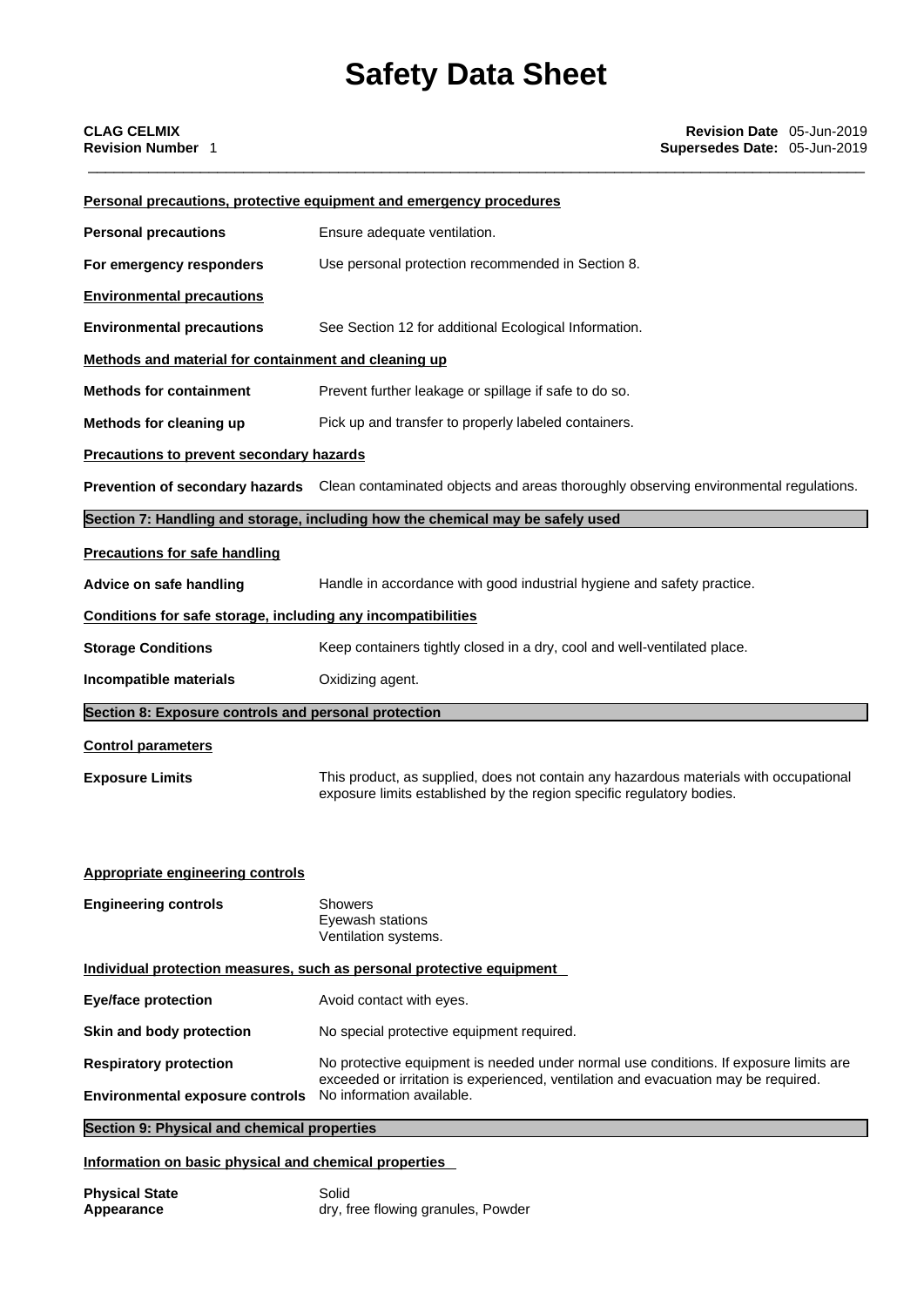\_\_\_\_\_\_\_\_\_\_\_\_\_\_\_\_\_\_\_\_\_\_\_\_\_\_\_\_\_\_\_\_\_\_\_\_\_\_\_\_\_\_\_\_\_\_\_\_\_\_\_\_\_\_\_\_\_\_\_\_\_\_\_\_\_\_\_\_\_\_\_\_\_\_\_\_\_\_\_\_\_\_\_\_\_\_\_\_\_\_ **CLAG CELMIX Revision Date** 05-Jun-2019 **Revision Number** 1 **Supersedes Date:** 05-Jun-2019

| Color<br>Odor                                                    | Off-white<br>Slight              |                  |
|------------------------------------------------------------------|----------------------------------|------------------|
| <b>Odor Threshold</b>                                            | No information available         |                  |
|                                                                  |                                  |                  |
| <b>Property</b>                                                  | <b>Values</b>                    | Remarks • Method |
| рH                                                               | Not applicable No data available |                  |
| pH (as aqueous solution)<br>Melting point / freezing point       | $5 - 8$<br>No data available     | solution $(1%)$  |
| <b>Boiling point / boiling range</b>                             | No data available                |                  |
| <b>Flash Point</b>                                               | No data available                |                  |
| <b>Evaporation Rate</b>                                          | No data available                |                  |
| <b>Flammability (solid, gas)</b>                                 | No data available                |                  |
| <b>Flammability Limit in Air</b>                                 |                                  |                  |
| Upper flammability or explosive No data available<br>limits      |                                  |                  |
| Lower flammability or explosive No data available<br>limits      |                                  |                  |
| <b>Vapor Pressure</b>                                            | No data available                |                  |
| <b>Vapor Density</b>                                             | No data available                |                  |
| <b>Relative Density</b>                                          | $0.65 - 1.6$<br>Soluble in water | @ 20 °C          |
| <b>Water Solubility</b><br>Solubility(ies)                       | No data available                |                  |
| <b>Partition coefficient</b>                                     | No data available                |                  |
| <b>Autoignition Temperature</b>                                  | No data available                |                  |
| <b>Decomposition Temperature</b>                                 | No data available                |                  |
| <b>Kinematic Viscosity</b>                                       | No data available                |                  |
| <b>Dynamic Viscosity</b>                                         | 1700 - 4000 mPas                 | @ 25 °C          |
| <b>Explosive properties</b>                                      | No information available         |                  |
| <b>Oxidizing properties</b>                                      | No information available         |                  |
| Other information<br>Solid content (%)                           | >90                              |                  |
| VOC (volatile organic compound)                                  | No information available         |                  |
| <b>Density</b>                                                   | No information available         |                  |
|                                                                  |                                  |                  |
| Section 10: Stability and reactivity                             |                                  |                  |
| <b>Reactivity</b>                                                |                                  |                  |
| <b>Reactivity</b>                                                | No information available.        |                  |
|                                                                  |                                  |                  |
| <b>Chemical stability</b>                                        |                                  |                  |
| <b>Stability</b>                                                 | Stable under normal conditions.  |                  |
| <b>Explosion Data</b>                                            |                                  |                  |
| Sensitivity to mechanical                                        | None.                            |                  |
| impact                                                           |                                  |                  |
| Sensitivity to static discharge                                  | None.                            |                  |
| <b>Possibility of hazardous reactions</b>                        |                                  |                  |
| Possibility of hazardous reactions None under normal processing. |                                  |                  |
| <b>Conditions to avoid</b>                                       |                                  |                  |

**Conditions to avoid** Under dusty conditions avoid all sources of ignition, including sparks and static electricity.

# **Incompatible materials**

**Incompatible materials** Oxidizing agent.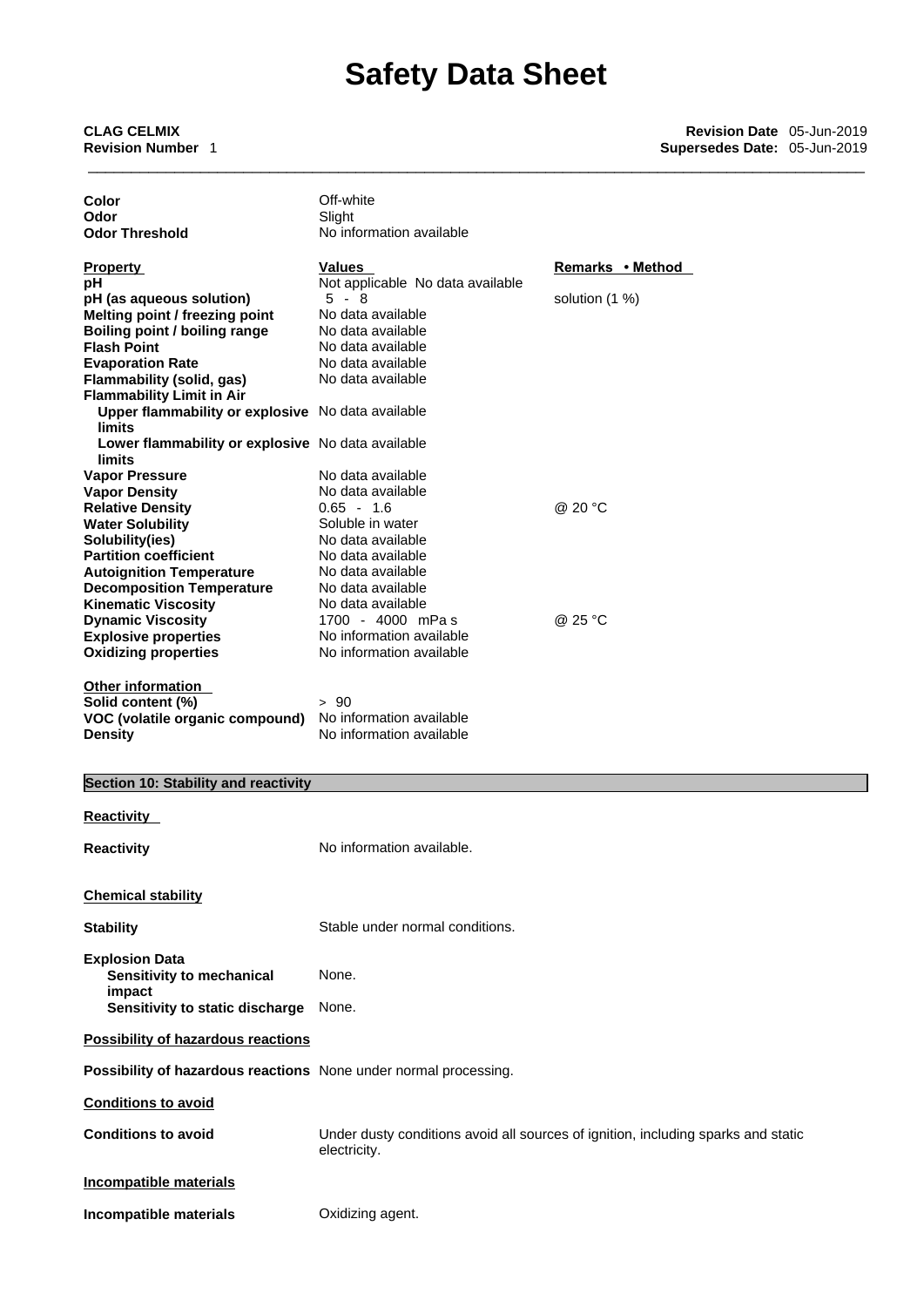| <b>Hazardous decomposition products</b>                      |                                                                                                |  |  |
|--------------------------------------------------------------|------------------------------------------------------------------------------------------------|--|--|
| <b>Hazardous decomposition</b><br>Carbon oxides.<br>products |                                                                                                |  |  |
| <b>Section 11: TOXICOLOGICAL INFORMATION</b>                 |                                                                                                |  |  |
| <b>Acute Toxicity</b>                                        |                                                                                                |  |  |
| Information on likely routes of exposure                     |                                                                                                |  |  |
| <b>Product Information</b>                                   |                                                                                                |  |  |
| <b>Inhalation</b>                                            | Inhalation of dust in high concentration may cause irritation of respiratory system.           |  |  |
| Eye contact                                                  | Dust contact with the eyes can lead to mechanical irritation.                                  |  |  |
| <b>Skin contact</b>                                          | May cause irritation.                                                                          |  |  |
| Ingestion                                                    | Ingestion may cause gastrointestinal irritation, nausea, vomiting and diarrhea.                |  |  |
| <b>Symptoms</b>                                              | No information available.                                                                      |  |  |
| Numerical measures of toxicity - Product Information         |                                                                                                |  |  |
| <b>ATEmix (dermal)</b>                                       | The following values are calculated based on chapter 3.1 of the GHS document<br>2,224.40 mg/kg |  |  |
| See section 16 for terms and abbreviations                   |                                                                                                |  |  |
|                                                              | Delayed and immediate effects as well as chronic effects from short and long-term exposure     |  |  |
| <b>Skin corrosion/irritation</b>                             | No information available.                                                                      |  |  |
| Serious eye damage/eye irritation No information available.  |                                                                                                |  |  |
| Respiratory or skin sensitization                            | No information available.                                                                      |  |  |
| <b>Germ cell mutagenicity</b>                                | No information available.                                                                      |  |  |
| Carcinogenicity                                              | No information available.                                                                      |  |  |
| <b>Reproductive toxicity</b>                                 | No information available.                                                                      |  |  |
| <b>STOT - single exposure</b>                                | No information available.                                                                      |  |  |
| <b>STOT - repeated exposure</b>                              | No information available.                                                                      |  |  |
| <b>Aspiration hazard</b>                                     | Not applicable.                                                                                |  |  |
| <b>Section 12: Ecological information</b>                    |                                                                                                |  |  |
| <b>Ecotoxicity</b>                                           |                                                                                                |  |  |
| <b>Ecotoxicity</b>                                           | The environmental impact of this product has not been fully investigated.                      |  |  |
| Persistence and degradability                                |                                                                                                |  |  |
| <b>Persistence and degradability</b>                         | Biodegradable.                                                                                 |  |  |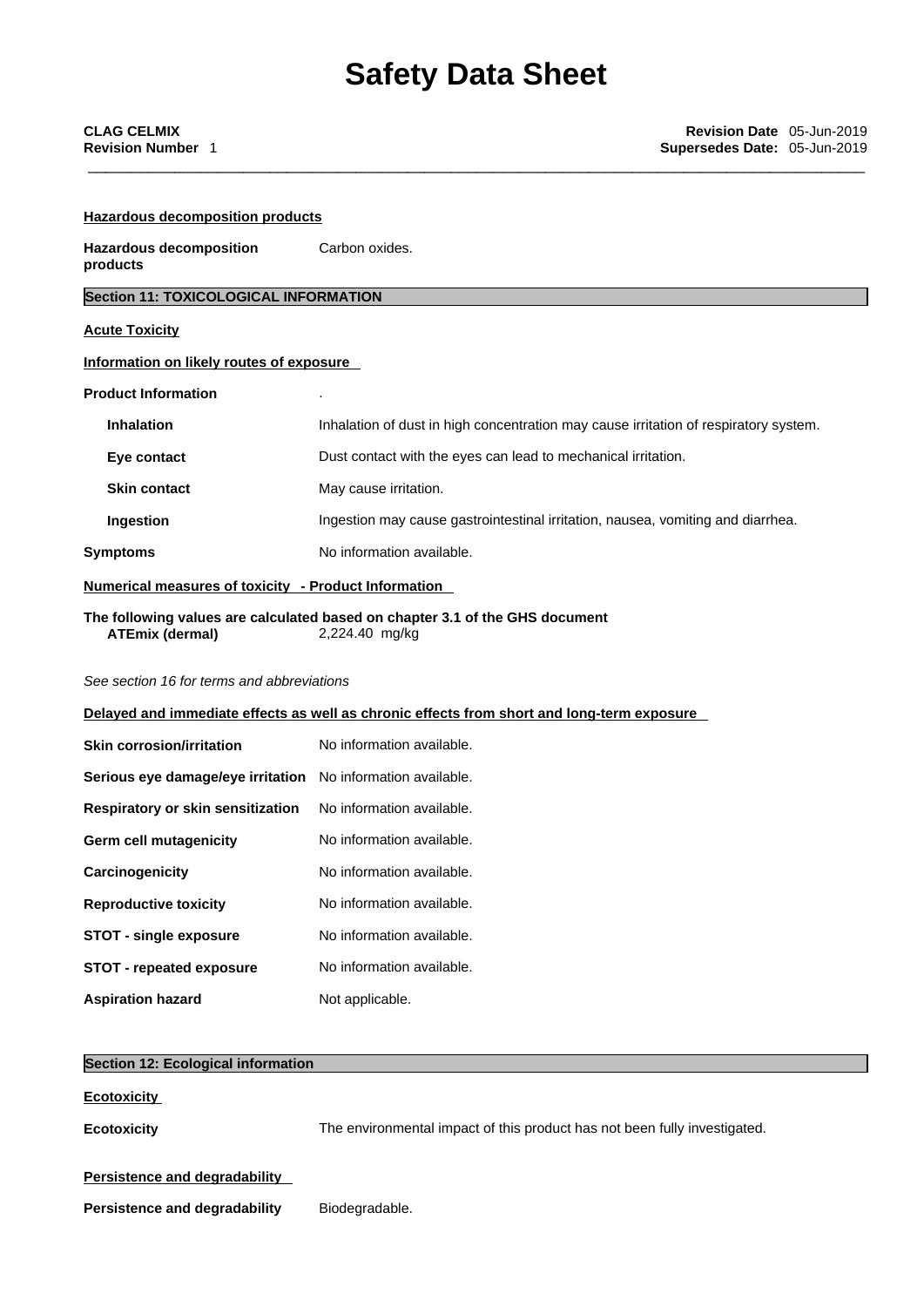| <b>Bioaccumulative potential</b>           |                                                                                                                    |
|--------------------------------------------|--------------------------------------------------------------------------------------------------------------------|
| <b>Bioaccumulative potential</b>           | No information available.                                                                                          |
| <b>Mobility</b>                            |                                                                                                                    |
| <b>Mobility in soil</b>                    | No information available.                                                                                          |
| <b>Mobility</b>                            | No information available.                                                                                          |
| <b>Other Adverse Effects</b>               |                                                                                                                    |
| <b>Other Adverse Effects</b>               | No information available.                                                                                          |
| <b>Section 13: Disposal considerations</b> |                                                                                                                    |
| <b>Waste treatment methods</b>             |                                                                                                                    |
| Waste from residues/unused<br>products     | Dispose of in accordance with local regulations. Dispose of waste in accordance with<br>environmental legislation. |
| <b>Contaminated packaging</b>              | Do not reuse empty containers.                                                                                     |
| <b>Section 14: Transport information</b>   |                                                                                                                    |
| <b>ADG</b>                                 | Not regulated                                                                                                      |
| <b>IATA</b>                                | Not regulated                                                                                                      |
| <b>IMDG</b>                                | Not regulated                                                                                                      |
|                                            |                                                                                                                    |

**Transport in bulk according to Annex II ofMARPOL 73/78 and the IBC Code** No information available

# **Section 15: Regulatory information**

## **Safety, health and environmental regulations/legislation specific for the substance or mixture**

## **National Regulations**

# **Australia**

See section 8 for national exposure control parameters

**Standard for Uniform Scheduling of Medicines and Poisons (SUSMP)**

No poisons schedule number allocated

# **National pollutant inventory**

No substance(s) listed on inventory

# **International Inventories**

| <b>AICS</b>  | Listed |
|--------------|--------|
| NZIoC        | Listed |
| <b>ENCS</b>  | Listed |
| IECSC        | Listed |
| KECL         | Listed |
| <b>PICCS</b> | Listed |
|              |        |

 **Legend:**